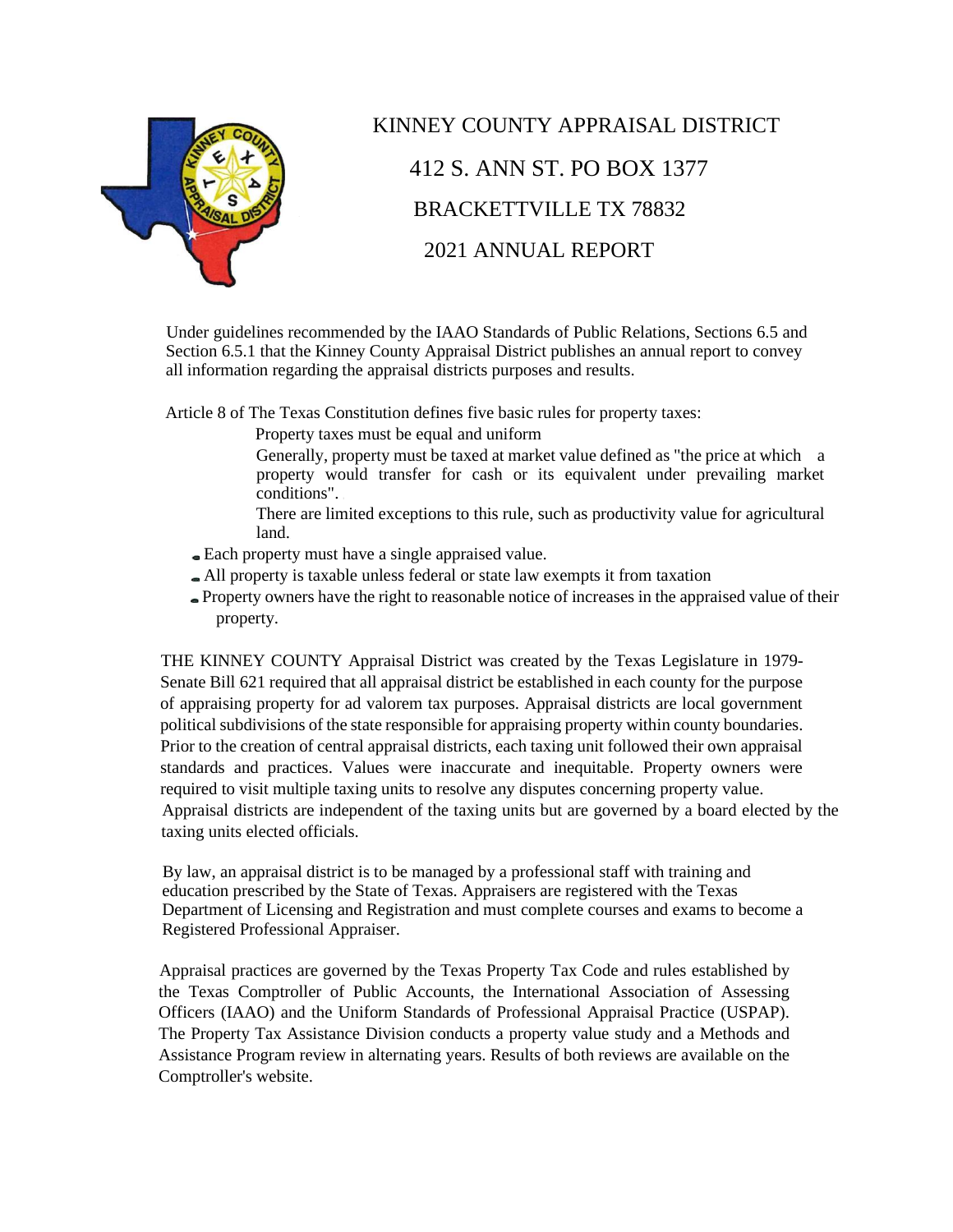Any question should be addressed to the Appraisal District office, phone: 830-563-2323. This report includes information on the following areas that we believe are important to provide you with insight into the performance of the Kinney County Appraisal District.

Top10 **Taxpayers** General Information Financial Budget Comptroller Property Tax Assistance Division Studies Appraisal Calendar Appraisal Information Appraisal Work Load Property Appeals and Appraisal Review Board

The Kinney County Appraisal District is here to serve you through discovering, listing, and appraising your property fairly and uniformly. The appraisal district is not a taxing entity and does not set tax rates. The appraisal district team has many responsibilities and we must be good stewards of the information for which we are responsible. We know that we are here to serve you, the property owners of Kinney County, and are committed to performing our work with courtesy, professionalism, and excellence. Our hope is that through this report, you will find you are well served, and gain a better understanding into the challenges and successes of the appraisal district.

#### GENERAL INFORMATION

A 5-member board of directors, elected by vote of the governing bodies of the taxing authorities in the district, constitutes the district's governing body. The chief appraiser, appointed by the board of directors, is the chief administrator and chief executive officer of the appraisal district. Appraisal districts are required to comply with the mass appraisal standards of the national Uniform Standards of Professional Appraisal Practices.

More information regarding the duties and authority of the board of directors can be found on our website at kinneycad.org and the Texas Comptroller's website at https://comptroller.texas.qov/ taxes/ propertv tax/ board-of- direct ors/ index.php.

In 2021 the appraisal district appraised 12,466 parcels of property with a total value of \$1,916,500,635. All appraisals are completed by the internal staff and contract appraisers with field inspections being performed by appraisal year designated in the CAD reappraisal plan. Values on all property types are reviewed on an annual basis and are based on sales information.

Appraisal Districts do not set tax rates or the amount of taxes owed.

Appraisals established by the Kinney County Appraisal District allocate the year's property tax burden on the basis of taxable property's January 1, Appraised value.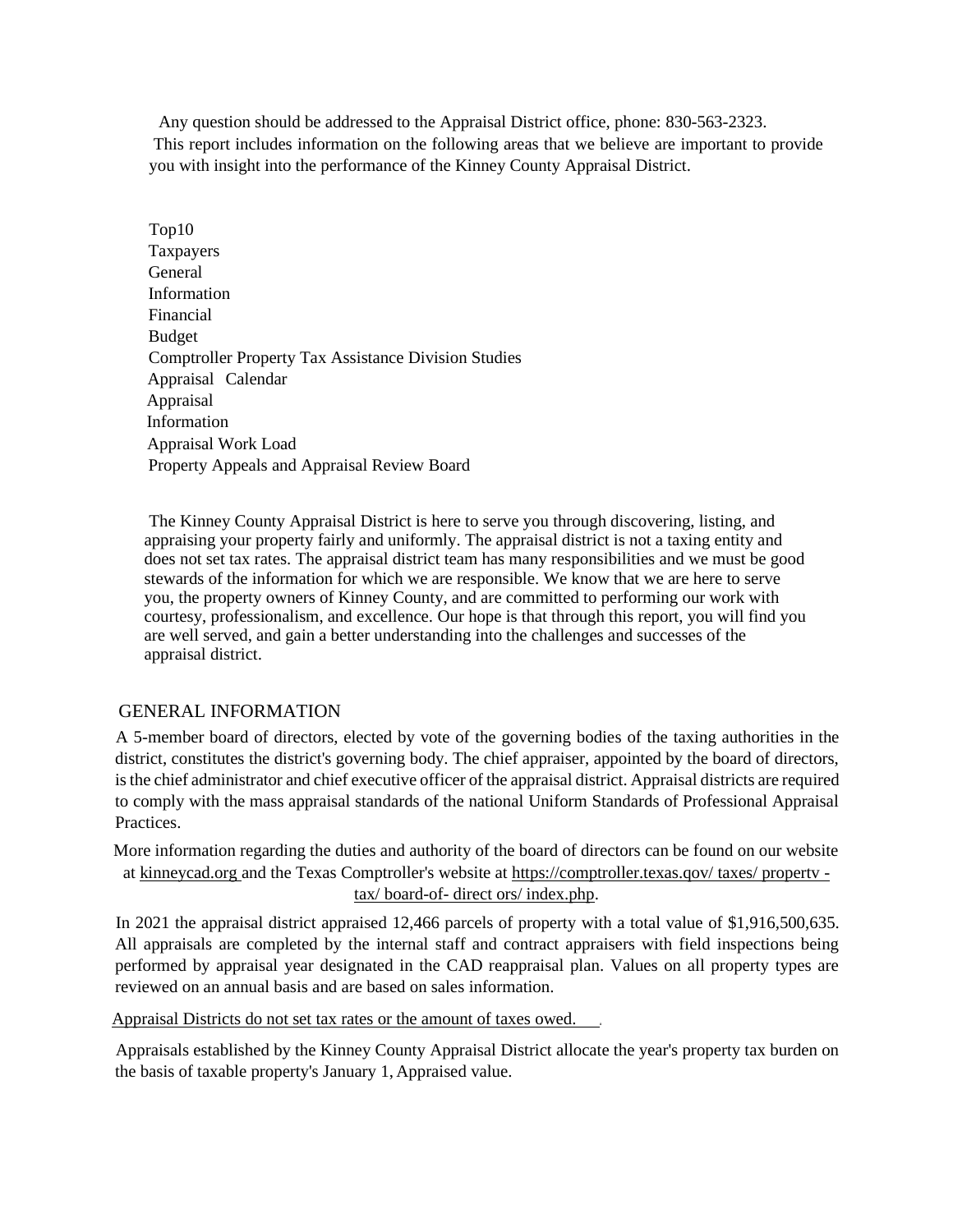| <b>Appraisal Year</b> | 2021 |
|-----------------------|------|
|-----------------------|------|

| <b>Financial Budget</b><br><b>Appraisal District Market Value</b><br><b>Appraisal District Parcel Count.</b> | \$393,803.92<br>1,910,500,635<br>12466 |
|--------------------------------------------------------------------------------------------------------------|----------------------------------------|
| <b>Residential Property Parcel Count</b>                                                                     | 2,024                                  |
| <b>Commercial Property Parcel Count</b>                                                                      | 138                                    |
| <b>Business Personal Property Count</b>                                                                      | 193                                    |
| Qualified AG Land Property Count                                                                             | 3427                                   |
| <b>Traditional Ag Acres</b>                                                                                  | 828,606.2760                           |
| Wildlife Acres                                                                                               | 140,863.6430                           |
| Land NOT AG Qualified Property Count                                                                         | 791                                    |
| Utility                                                                                                      | 42                                     |
| <b>Exempt Property</b>                                                                                       | 319                                    |
| Number of Personnel                                                                                          | 4                                      |
|                                                                                                              |                                        |
|                                                                                                              |                                        |

### Registered Professional Appraisers 4

## COMPTROLLER PROPERTY TAX ASSISTANCE DIVISION STUDIES STATE OF TEXAS

The Texas Comptroller's Property Tax Assistance Division closely monitors appraisal districts for their accuracy in valuing property. In 2010 the Property Tax Assistance Division began alternating, every other year, between a Property Value Study and a Methods and Assistance Program review for each central appraisal district.

PROPERTY VALUE STUDY -The Property Value Study has two functions — to assess the median level of appraisal for an appraisal district, and to determine if the values are at or near market value for school funding purposes, The State of Texas Comptroller's office conducts a biennial Property Value Study for each school district for state funding purposes. This study determines if the property values within a school district are at or near market value. Each appraisal district must have a ratio between 95% - 105%. When local values are more than 5% below state values, the school district could receive fewer state dollars because the funding formulas then use state values to calculate funding. Through a Comptroller appeals process, a school district can contest the state values. In any case, the differences in the State Comptroller and appraisal district values can be critical for school districts and the appraisal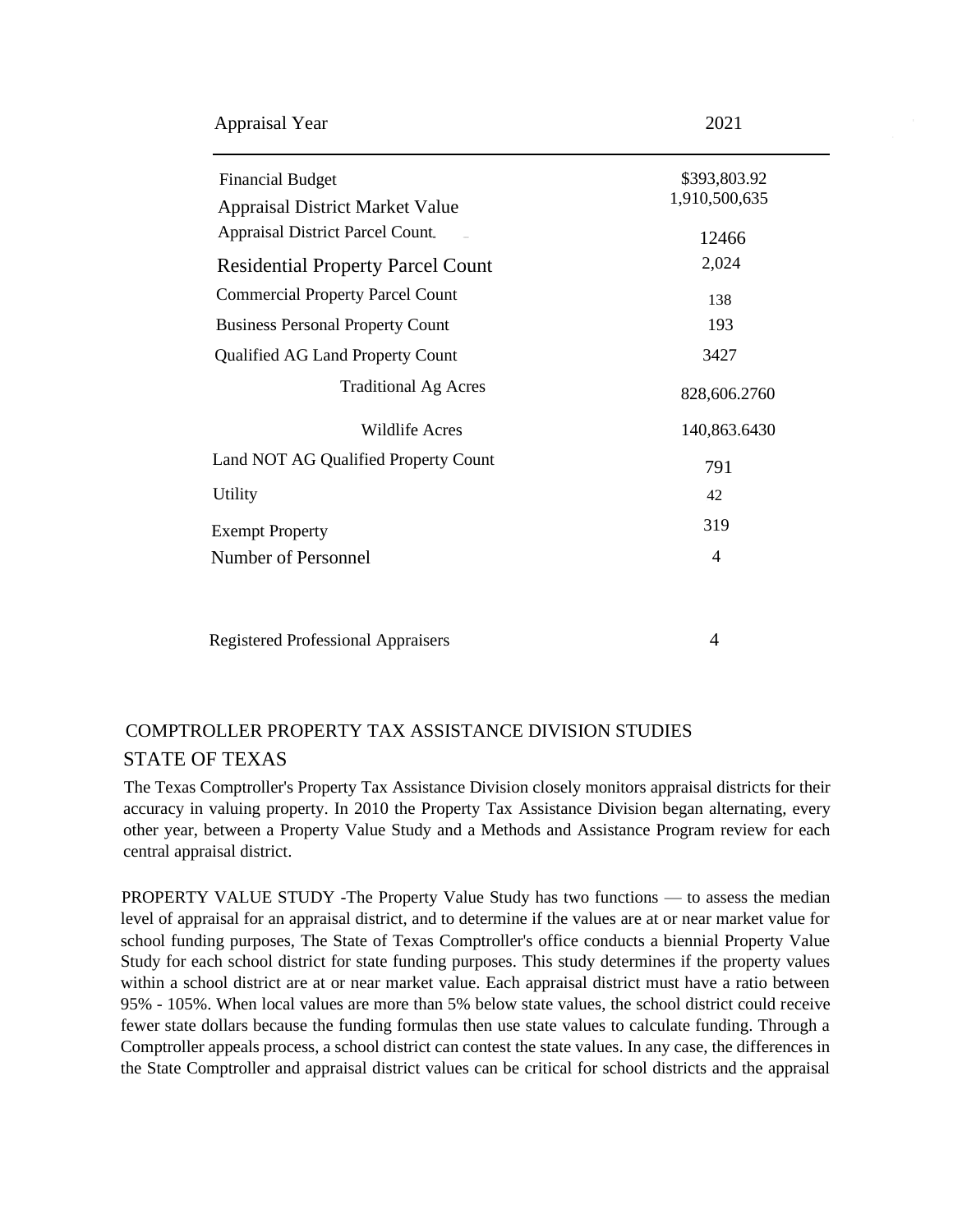districts that serve them. It is the overall goal of the Kinney County Appraisal District to be Property Value Study compliant,

The 2020 Property Value Study findings were certified to the Commissioner of Education in August 2020. The results are published at https://comptroller.texas.gov/taxes/prope rty-tax/pvs/2020f/010index.php .

The 2021 Property Value Study has not been published as of November 2021.

METHODS AND ASSISTANCE PROGRAM REVIEW - The Methods and Assistance Program reviews appraisal district governance, taxpayer assistance, operating and appraisal standards, and procedures and methodology at least once every 2 years. The Methods and Assistance Program review tests and ensures that appraisal districts are compliant with International Association of Assessing Officers standards and Property Tax Assistance Division standards. Texas has 253 central appraisal districts. These counties were broken down into 3 Tiers based on county population. Kinney County Appraisal District is classified as a Tier 3 district with a population of less than 20,000.

As part of the Methods and Assistance Program review process, the appraisal district is required to submit, in advance of the review; electronic copies of procedures, policies, notices, manuals, and related materials necessary for the completion of this review. The Comptroller reviews the data, collects related information at the time of the on-site review, and compares the appraisal district records to existing property by locating properties using district maps. Each appraisal district is reviewed on the years opposite the biennial Property Value Study.

At the time of this report, the Kinney County Appraisal District final results of the 2020 MAP Review was a pass in all categories.

#### CALENDAR PHASES

Analysis Phase —January through March Equalization Phase- April through July Discovery Phase August through February Assessment Phase July through September

Collection Phase -Year Round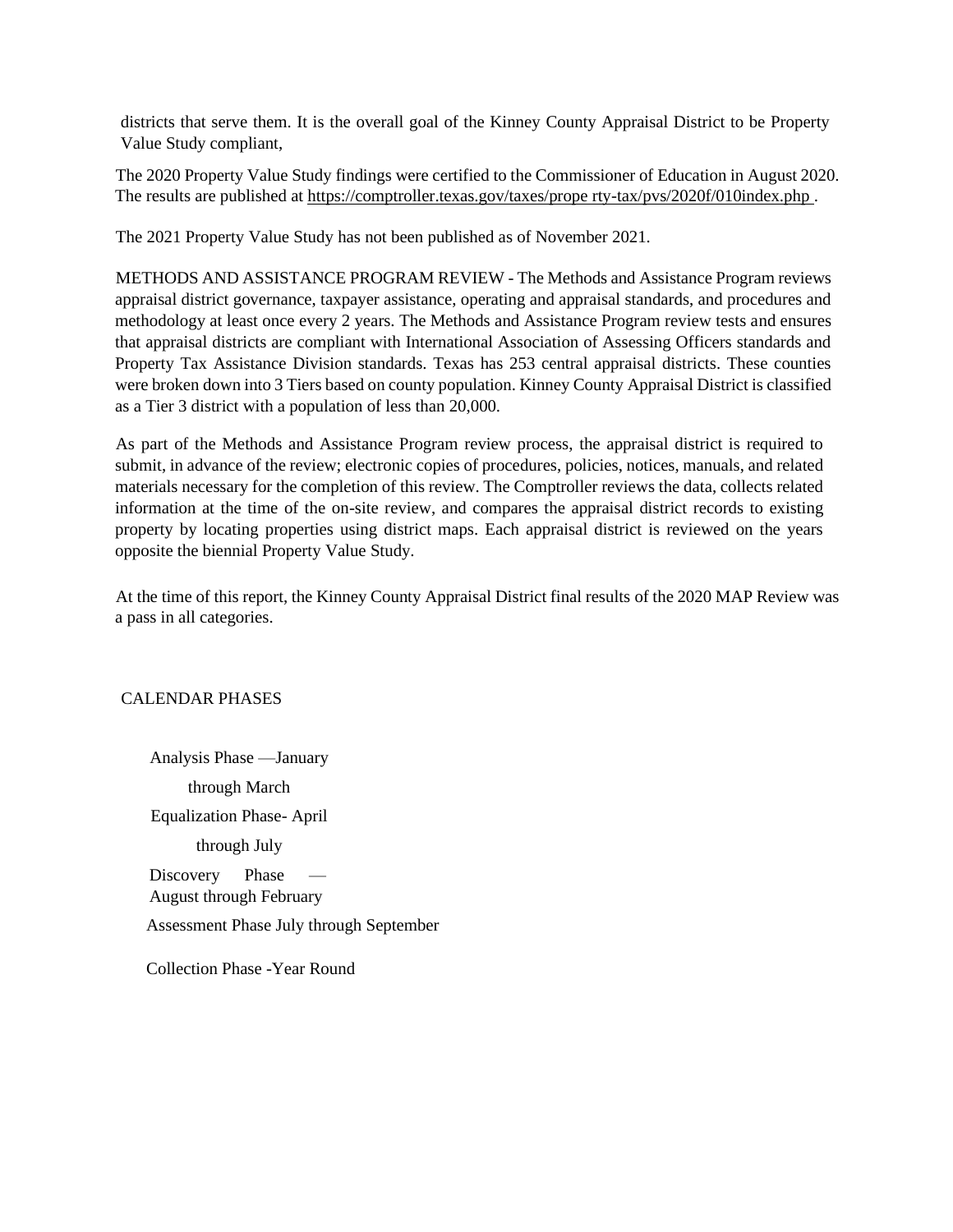#### EXEMPTIONS

Most of the taxing units offer some level of homestead exemption residential homesteads in the county. All schools are required to grant a \$25,000 value exemption to regular homesteads and additional \$10,000 of value to Over- 65 and disabled persons. Other taxing units may grant a percentage homestead up to 20% based on annual decisions by their governing bodies or voters. In addition, any amount of exemption may be set by taxing units for the Over-65 or disabled including schools that would add on to the state mandated exemptions.

### APPRAISAL INFORMATION

The appraisal functions for Kinney County Appraisal District is divided into four categories — Residential, Commercial, Rural, and Business Personal Property. The Appraisal District has 4 registered appraisers ,2 have attained the Registered Professional Appraiser (RPA) State designation and are RTA, Registered Texas Assessor/Collector, as the Kinney County Appraisal District also collects taxes for all the taxing entities in Kinney County.

#### FIELD WORK

Fieldwork includes inspections of properties that typically include remodels, repairs, demolitions, and finishing-out permits, as well as those properties flagged for a field inspection. New construction generally denotes a new improvement. Physical site visits typically occur on any building permit that affects value as well as any property that was partially complete as of January 1st' of the prior appraisal year. Fieldwork may also include a review of sold properties, as well as those properties designated for inspection by cycle.

#### IN-HOUSE REAPPRAISAL

Reappraisal statistics are based on those neighborhoods, market areas, and properties that have been identified to be revalued. Neighborhoods and market areas considered for reappraisal are based primarily on ratio study analysis — comparing sale prices to appraised values. Every year the Kinney County Appraisal District hires a helicopter to fly and an appraiser photographs a designated rural area (map attached) to find and appraiser structures in area not reachable by vehicle.

#### BUSINESS PERSONAL PROPERTY

The Business Personal Property appraiser conducts site inspections, collecting pertinent data on all new businesses, and closes the accounts of businesses (inactive) that no longer exist as of January 1. Business Personal Property reappraises all businesses every year since required renditions are annual. Renditions are mailed to property owners in January of each year with a due date of April 15<sup>th</sup>. The district is happy to help property owners with the renditions when needed. Business Personal Property also values special inventory accounts and leased equipment companies. Utilities and pipelines within Kinney County are valued by contract with Thos. Y. Pickett & Co, Inc.

#### MAPS & RECORDS / CUSTOMER SERVICE

The Maps of Kinney County are updated by the software provider, Harris Govern (TrueAutomation) based on ownership changes and maintaining the GIS data. Deed information is received monthly from the Kinney County Clerk and changes are made is a timely fashion. The Customer Service Department provides public assistance for inquiries and information requests as well as administering partial and total exemptions, and tax ceiling transfers.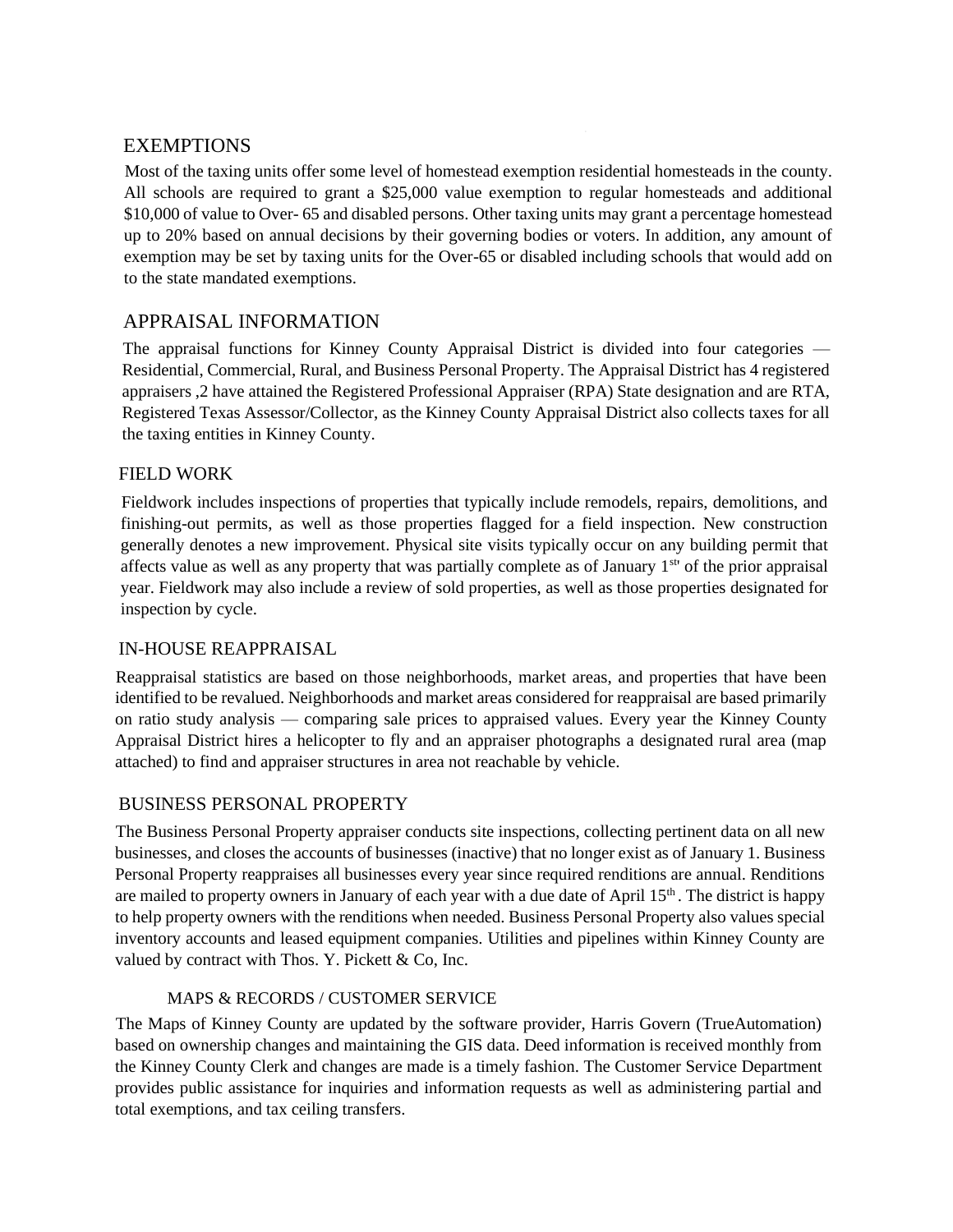### PROPERTY APPEALS AND THE APPRAISAL REVEW BOARD

In 2021, the district prepared and delivered notices of appraised value for approximately1/3 of the parcels of property. From those notices, 47 parcels were protested.

In accordance with the Texas Property Tax Code, Section 41.44 a property owner and / or authorized tax agent may file an appeal with the Appraisal Review Board having authority to hear the matter protested. The Appraisal Review Board then schedules these appeals for protest hearings and notifies the protesting party of their scheduled hearing 15 days before their hearing.

The Appraisal Review Board is a quasi-judicial body appointed by the district's Board of Directors. The Appraisal Review Board members do not work for appraisal districts, but rather arbitrate between the district and the property owners that disputed their appraised values. Property Tax Code Section 5.041 required the Comptrollers office to approve, provide and supervise the training of the ARB members. ARB members are not allowed to participate in hearings or vote on protest determinations until they complete the Comptroller's training course. More information regarding the Appraisal Review Board can be found on the Comptroller's website at https://comptroller.texas.gov/taxes/propertytax/arb/training.php.

The Appraisal Review Board is empowered to hear all of the protests of value and any issues that affect the tax liability of the property and to equalize values. The protest hearing process for 2021 began May 26, 2021 and June 18,2021. After the hearing process, the Appraisal Review Board approved and submitted the appraisal roll to the Chief Appraiser on June 27, 2021.

The Chief Appraiser certified the appraisal roll on July 20, 2021 and delivered the certified information to the entities.

| APPRAISAL YEAR TOTALS                             | 2021           |
|---------------------------------------------------|----------------|
| <b>Protests Filed</b>                             | 79             |
| Protests Settled Informally (Settlement & Waiver) | 17             |
| <b>Scheduled ARB Days</b>                         | $\overline{4}$ |
| Protests Scheduled for ARB                        | 45             |
| Protests Heard by ARB                             | 17             |
| Protests No Shows to ARB                          | 27             |
| Protests Withdrawn                                | 45             |

#### ARB MEMBERS YEAR 2021

#### CHAIRMAN, LINDA O'BRIEN, BRAD WHITAKER, CORDELIA MENDEKE